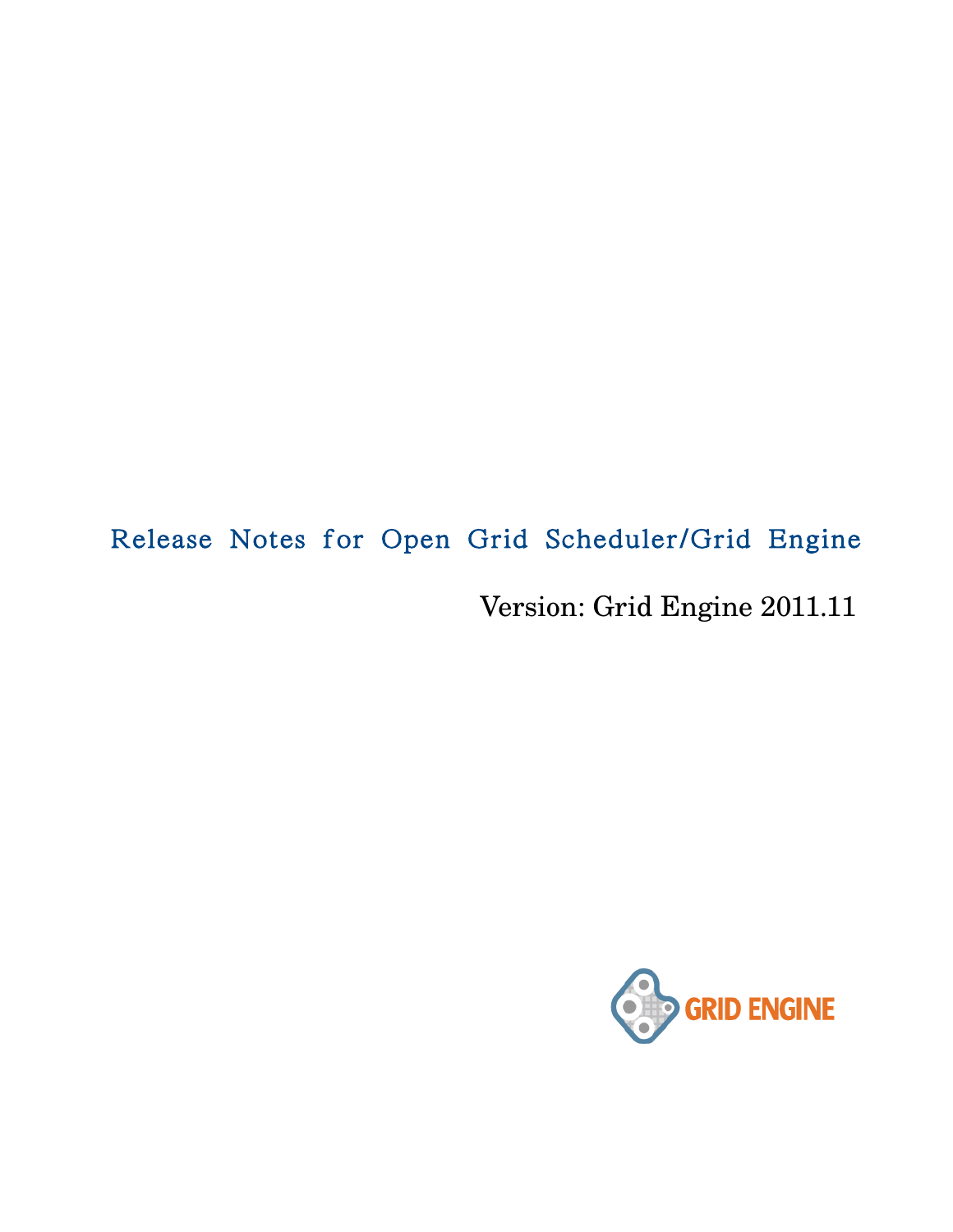### *New Features*

#### Berkeley DB Spooling Directory Can Be Located on NFS

The Berkeley DB spooling framework has been enhanced such that any file systems can be used as the Berkeley DB backing store. Starting from the Grid Engine 2011.11 release, sites that require highly available qmaster hosts are recommended to place the spooling DB on a shared file system (e.g. NFS, including NFSv3 and earlier versions), such that standby masters (shadow hosts) can access the spooled configuration and job information written by the qmaster.

Additionally, the Berkeley RPC spooling server is now deprecated and support will be dropped in Q3 2013.

#### Portable Hardware Locality Library

The *hwloc* topology library is now used for the Job to Core Binding Feature. This version of Open Grid Scheduler/Grid Engine ships with hwloc v1.2.2, which has fixes that are important to AMD Opteron 6100-series (Magny-Cours) and 6200-series (Interlagos) processors.

In addition, this version of Open Grid Scheduler/Grid Engine extends the Job to Core Binding support to the following Operating Systems: AIX, BSD, and HP-UX.

#### CUDA GPU load sensor

A new load sensor for CUDA GPUs is available to Open Grid Scheduler/Grid Engine for GPGPU clusters. The load sensor uses the NVIDIA Management Library (NVML) to report the GPU device temperature, power usage, fan speed, ECC error, memory utilization, and load.

#### User Notification Mails Can Be Sent From A Configurable User ID

An optional prefix *user@* specifies the user under which the mailer is to be executed. The default user that invokes the mailer is still the root user.

#### Job Exit Status Available to the epilog Procedure

The epilog can get the exit status of the job from the environment variable *\$SGE\_JOBEXIT\_STAT* .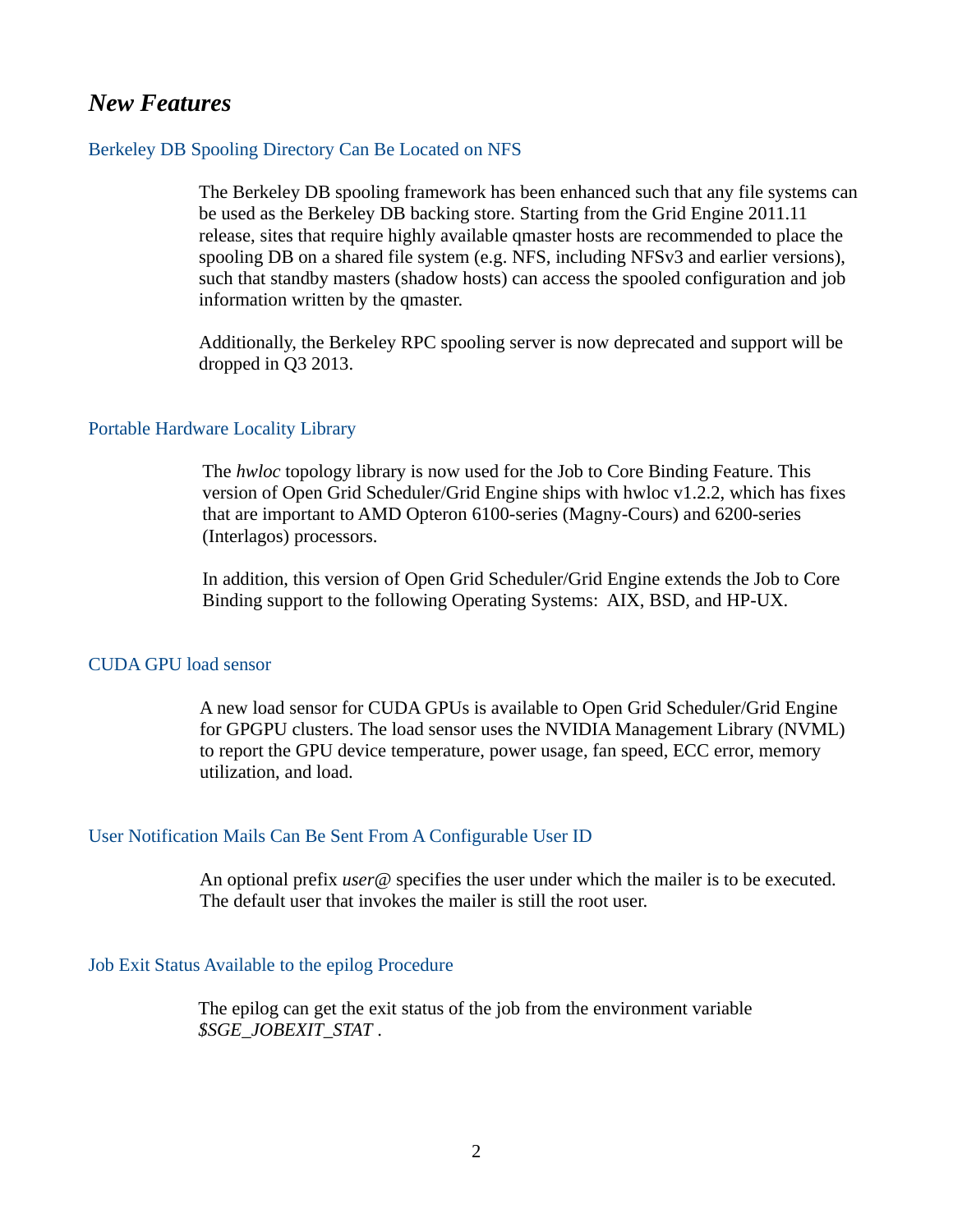#### ARM Linux port available

The ARM platform is now supported by Open Grid Scheduler/Grid Engine.

#### qmake upgraded to version 3.82

Distributed parallel make has been upgraded to version 3.82 from 3.78.1.

#### Support for Linux 3.0

Modifications were made to the arch string reporting and arch handling code to handle newer Linux kernel versions, including 3.0 & 3.1. Further, the architecture name of x86- 64 has been changed from AMD64 to x64.

#### Perfstat Library for System Load on AIX

The standard AIX Perfstat API is now used for fetching processor utilization and memory usage on AIX. Open Grid Scheduler does not use non-portable way of fetching system information from the AIX kernel.

#### Support for Newer Versions of AIX

On AIX, as the Perfstat Library is now the default, Open Grid Scheduler/Grid Engine can now take advantage of the IBM AIX binary compatibility guarantee for AIX 7. The arch string of AIX has been adjusted from aix51 to aix to reflect operating system version independence.

#### Tango icons for qmon

This version of Open Grid Scheduler/Grid Engine ships with the new icons from the Tango Desktop Project.

#### Static Program Verifier

Static program analysis has been added to the Quality Assurance tests in Open Grid Scheduler/Grid Engine. Static analysis improves code quality by performing data-flow analysis on code and catch bugs in code that is exercised by traditional software test cases.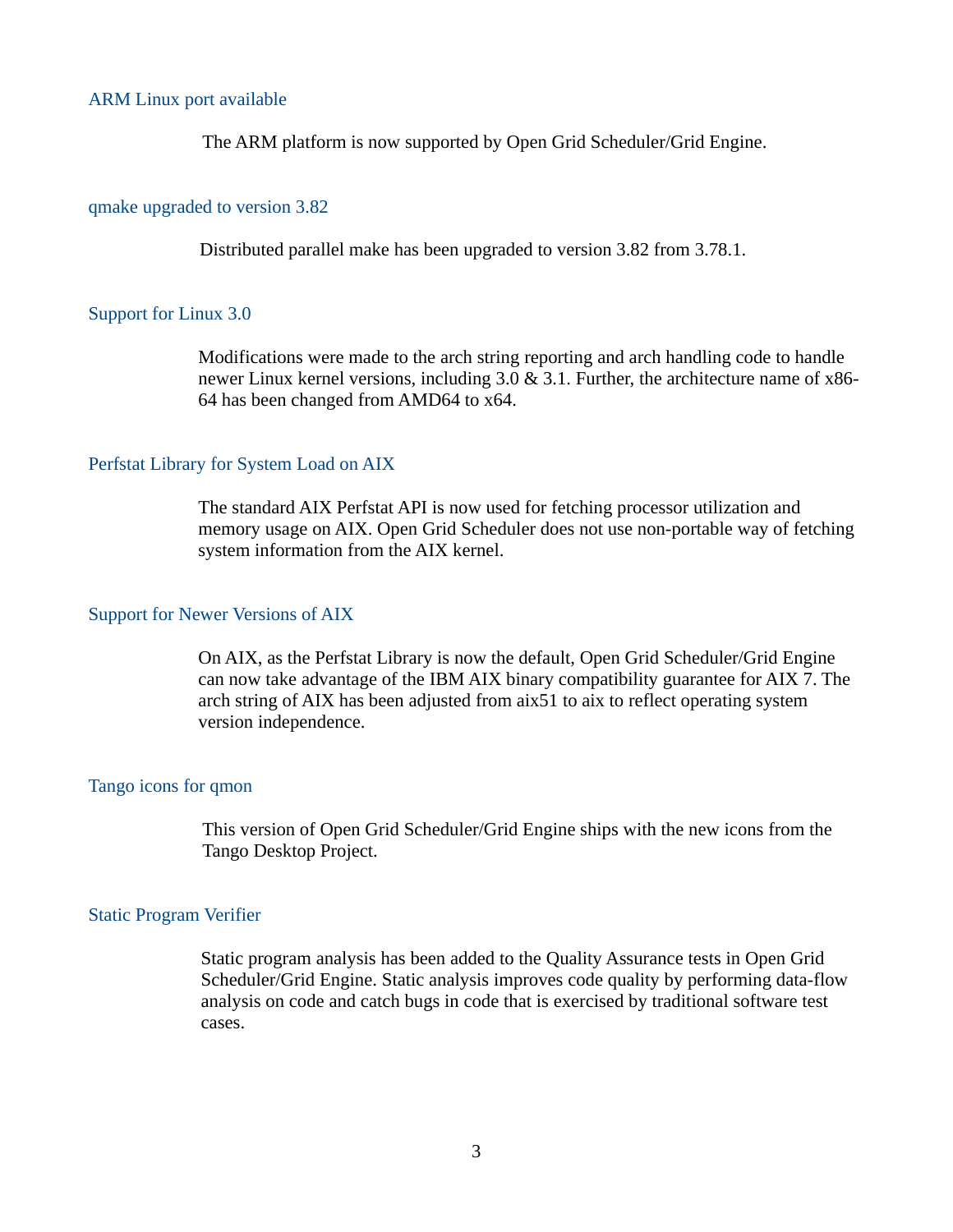# *Technology Preview*

#### Parallel Environment Queue Sort (PQS) Scheduler API

The PQS API, originally developed by Shannon V. Davidson at Raytheon, is now available as technology preview. Sites that have special network topologies and locality scheduling requirements can develop scheduler plugins to customize and fine tune scheduling decisions made by the default Grid Engine scheduler.

Pre-compiled binaries with the PQS API enabled will be available for download at a later date. To enable the PQS API from source compilation, the -DSGE\_PQS\_API flag can be used to enable the code.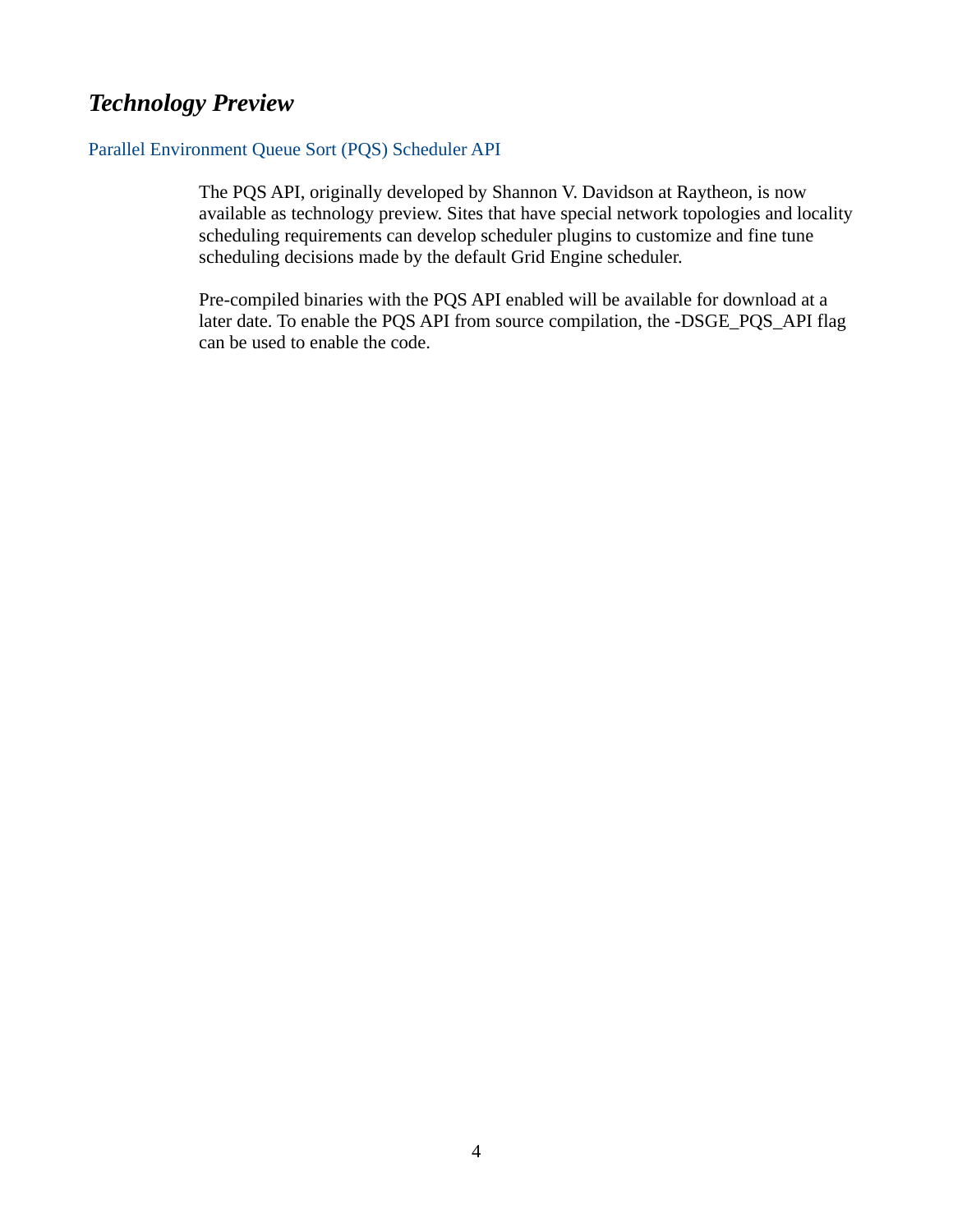## *Deprecated Features*

Support for the following features will be dropped (EOL) in Q3 2013:

#### Berkeley RPC server

The installation procedure has been modified to remove the Berkeley RPC server as a spooling backend option. All fresh installations are required to use either the classic spooling backend or the Berkeley DB backend.

However, sites already using Berkeley RPC server spooling can keep their choice of spooling backend, but are recommended to migrate to the Berkeley DB backend before the final EOL date.

#### ibm-loadsensor

The ibm-loadsensor is not used by this version of Grid Engine to retrieve system load and memory utilization information.

#### AIX 4.3 (and below)

Support for AIX 4.3 or older was dropped by IBM.

#### PLPA

PLPA is deprecated by the newer hwloc topology library that is developed and maintained by the same open source project (Open MPI).

#### Solaris Processor Set binding

Queue Processor Binding method inherited from SGE 5.3

Linux with glibc 2.1